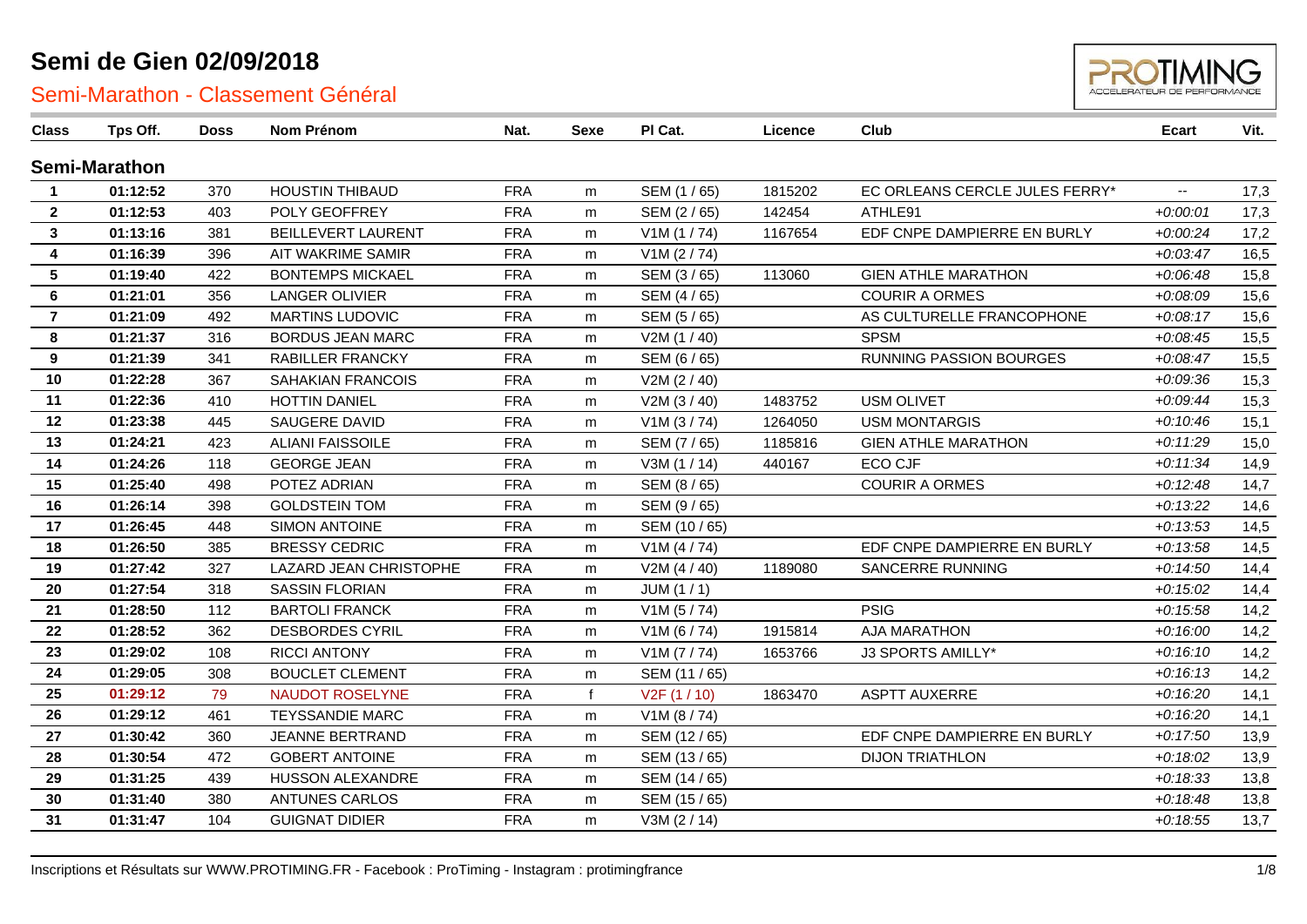

| <b>Class</b> | Tps Off. | <b>Doss</b> | <b>Nom Prénom</b>          | Nat.       | Sexe         | PI Cat.       | Licence  | <b>Club</b>                | <b>Ecart</b> | Vit. |
|--------------|----------|-------------|----------------------------|------------|--------------|---------------|----------|----------------------------|--------------|------|
| 32           | 01:32:00 | 476         | <b>CAILLAUD ELIOTT</b>     | <b>FRA</b> | m            | SEM (16 / 65) |          |                            | $+0.19.08$   | 13,7 |
| 33           | 01:32:17 | 471         | <b>ELOIRE FREDERIC</b>     | <b>FRA</b> | m            | V1M (9 / 74)  |          |                            | $+0:19:25$   | 13,7 |
| 34           | 01:33:01 | 454         | <b>BOURGEOIS GUILLAUME</b> | <b>FRA</b> | m            | SEM (17 / 65) |          |                            | $+0.20:09$   | 13,6 |
| 35           | 01:33:18 | 107         | <b>AMIRAULT SIMON</b>      | <b>FRA</b> | m            | SEM (18 / 65) |          |                            | $+0.20.26$   | 13,5 |
| 36           | 01:33:32 | 333         | <b>KAPLER BERNARD</b>      | <b>FRA</b> | m            | V3M(3/14)     |          | <b>NEVOY RUNNING</b>       | $+0.20:40$   | 13,5 |
| 37           | 01:33:46 | 71          | <b>THEBAULT CELINE</b>     | <b>FRA</b> | $\mathbf{f}$ | SEF (1 / 17)  |          |                            | $+0.20.54$   | 13,5 |
| 38           | 01:34:13 | 478         | <b>VIALA JEREMY</b>        | <b>FRA</b> | m            | SEM (19 / 65) |          |                            | $+0:21:21$   | 13,4 |
| 39           | 01:34:34 | 456         | DESCOMPS JEROME            | <b>FRA</b> | m            | SEM (20 / 65) |          | <b>DURZY</b>               | $+0.21:42$   | 13,3 |
| 40           | 01:34:45 | 442         | LEFEVRE CEDRIC             | <b>FRA</b> | m            | SEM (21 / 65) | 2038024  | <b>USM MONTARGIS</b>       | $+0.21.53$   | 13,3 |
| 41           | 01:34:52 | 390         | DUVALLET CHRISTOPHE        | <b>FRA</b> | m            | V1M(10/74)    | 419266   | AS CHAINGY SPORT NATURE    | $+0.22:00$   | 13,3 |
| 42           | 01:35:05 | 495         | <b>SAMYN FRANCK</b>        | <b>FRA</b> | m            | V1M(11/74)    |          |                            | $+0.22:13$   | 13,3 |
| 43           | 01:35:18 | 347         | FOVET MATTHIEU             | <b>FRA</b> | m            | SEM (22 / 65) | 55728154 | <b>SENS ROUTE TRAIL</b>    | $+0.22.26$   | 13,2 |
| 44           | 01:35:28 | 363         | RICHARD ALAIN              | <b>FRA</b> | m            | V2M(5/40)     |          |                            | $+0.22.36$   | 13,2 |
| 45           | 01:35:38 | 444         | <b>FOUCHER CHRISTOPHE</b>  | <b>FRA</b> | m            | V2M(6/40)     | 2066537  | <b>USM MONTARGIS</b>       | $+0.22:46$   | 13,2 |
| 46           | 01:36:04 | 337         | MACHADO SERGIO             | <b>FRA</b> | m            | V1M(12/74)    |          |                            | $+0.23:12$   | 13,1 |
| 47           | 01:36:12 | 469         | NACHEREZ SERGE             | <b>FRA</b> | m            | V3M (4 / 14)  | 100089   | <b>GIEN ATHLE MARATHON</b> | $+0.23.20$   | 13,1 |
| 48           | 01:36:19 | 479         | <b>GUERIN LAURENT</b>      | <b>FRA</b> | m            | V1M(13/74)    |          |                            | $+0.23.27$   | 13,1 |
| 49           | 01:36:30 | 436         | PASDELOUP RODOLPHE         | <b>FRA</b> | m            | V1M(14/74)    |          |                            | $+0.23.38$   | 13,1 |
| 50           | 01:36:34 | 313         | <b>MULON JULIEN</b>        | <b>FRA</b> | m            | SEM (23 / 65) | 597646   | <b>BONDOUFLE AC</b>        | $+0.23:42$   | 13,1 |
| 51           | 01:36:37 | 447         | PATURANGE NICOLAS          | <b>FRA</b> | m            | V2M (7 / 40)  |          | LES RUNNERS VIENNOIS       | $+0.23:45$   | 13,1 |
| 52           | 01:36:48 | 304         | <b>MATHIEU LAURENT</b>     | <b>FRA</b> | m            | V2M (8 / 40)  | 1971903  | US COSNE                   | $+0.23.56$   | 13,0 |
| 53           | 01:36:49 | 405         | DA SILVA CARLOS            | <b>FRA</b> | m            | V1M(15/74)    |          |                            | $+0.23.57$   | 13,0 |
| 54           | 01:36:53 | 75          | <b>VILLOING ANNE</b>       | <b>FRA</b> | $\mathbf{f}$ | SEF (2/17)    |          | <b>ASPTT</b>               | $+0.24:01$   | 13,0 |
| 55           | 01:37:00 | 109         | <b>DEFFARGES CAMILLE</b>   | <b>FRA</b> | m            | SEM (24 / 65) |          | <b>DURZY</b>               | $+0.24.08$   | 13,0 |
| 56           | 01:37:04 | 414         | PAJOT JEAN PIERRE          | <b>FRA</b> | m            | V1M(16/74)    | 1681889  | <b>GIEN ATHLE MARATHON</b> | $+0:24:12$   | 13,0 |
| 57           | 01:37:05 | 433         | <b>ASTOR GEOFFROY</b>      | <b>FRA</b> | m            | SEM (25 / 65) |          | E2 ESPRIT D'EQUIPE         | $+0.24:13$   | 13,0 |
| 58           | 01:37:14 | 323         | MELZASSARD MICKAEL         | <b>FRA</b> | m            | V1M(17/74)    |          |                            | $+0.24.22$   | 13,0 |
| 59           | 01:37:35 | 105         | LEMEUNIER BRUNO            | <b>FRA</b> | m            | V1M(18/74)    | 491026   | ECO CJF                    | $+0.24:43$   | 12,9 |
| 60           | 01:37:47 | 452         | <b>MASSON JEROME</b>       | <b>FRA</b> | m            | SEM (26 / 65) |          |                            | $+0.24.55$   | 12,9 |
| 61           | 01:37:48 | 428         | DEFLANDRE DAMIEN           | <b>FRA</b> | m            | V1M(19/74)    | 707334   | <b>GIEN ATHLE MARATHON</b> | $+0.24.56$   | 12,9 |
| 62           | 01:37:52 | 386         | HUDUT SEBASTIEN            | <b>FRA</b> | m            | SEM (27 / 65) |          | AS ENERGY 91 TRI           | $+0.25:00$   | 12,9 |
| 63           | 01:38:22 | 342         | <b>GOBERT YOANN</b>        | <b>FRA</b> | m            | SEM (28 / 65) |          |                            | $+0.25.30$   | 12,8 |
| 64           | 01:38:33 | 121         | <b>BONJEAN CYRIL</b>       | <b>FRA</b> | m            | V1M (20 / 74) |          |                            | $+0.25:41$   | 12,8 |
|              |          |             |                            |            |              |               |          |                            |              |      |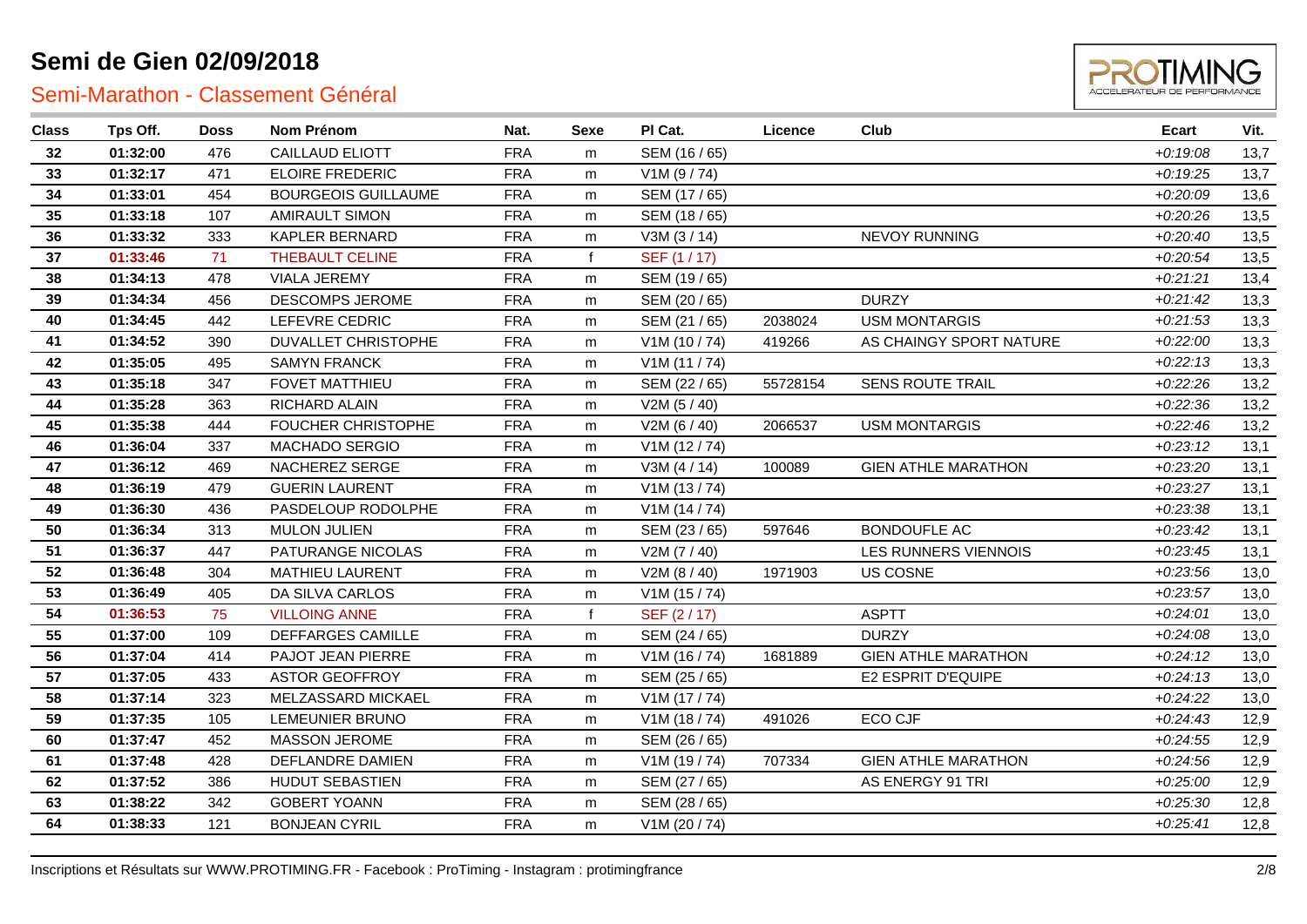

| <b>Class</b> | Tps Off. | <b>Doss</b> | Nom Prénom                 | Nat.       | Sexe        | PI Cat.                   | Licence | Club                        | <b>Ecart</b> | Vit. |
|--------------|----------|-------------|----------------------------|------------|-------------|---------------------------|---------|-----------------------------|--------------|------|
| 65           | 01:38:53 | 350         | <b>DUGUE NICOLAS</b>       | <b>FRA</b> | m           | SEM (29 / 65)             |         |                             | $+0.26:01$   | 12,8 |
| 66           | 01:38:55 | 96          | <b>TEYSSANDIE SOPHIE</b>   | <b>FRA</b> | f           | V <sub>1</sub> F (1 / 19) |         |                             | $+0.26:03$   | 12,8 |
| 67           | 01:39:17 | 300         | <b>CHYTIL TOMAS</b>        | <b>FRA</b> | m           | SEM (30 / 65)             |         |                             | $+0.26.25$   | 12,7 |
| 68           | 01:39:33 | 455         | <b>ROSE ETIENNE</b>        | <b>FRA</b> | m           | V1M (21 / 74)             |         | <b>DURZY</b>                | $+0.26:41$   | 12,7 |
| 69           | 01:39:36 | 467         | <b>LEMELIN PHILIPPE</b>    | <b>FRA</b> | m           | V2M (9 / 40)              |         | <b>VWR INTERNATIONAL</b>    | $+0.26:44$   | 12,7 |
| 70           | 01:39:37 | 408         | TREBIER DAMIEN             | <b>FRA</b> | m           | SEM (31 / 65)             |         |                             | $+0.26:45$   | 12,7 |
| 71           | 01:39:38 | 72          | <b>BALLY AURELIE</b>       | <b>FRA</b> | f           | SEF (3/17)                |         |                             | $+0.26:46$   | 12,7 |
| 72           | 01:39:56 | 401         | DESPREZ CHRISTOPHE         | <b>FRA</b> | m           | V1M (22 / 74)             | 2037994 | INFOSPORT-LOIRET            | $+0.27:04$   | 12,6 |
| 73           | 01:40:02 | 415         | DONAT CHRISTOPHE           | <b>FRA</b> | m           | V1M (23 / 74)             | 1862514 | <b>GIEN ATHLE MARATHON</b>  | $+0.27:10$   | 12,6 |
| 74           | 01:40:20 | 336         | <b>MORARD THOMAS</b>       | <b>FRA</b> | m           | SEM (32 / 65)             |         |                             | $+0.27.28$   | 12,6 |
| 75           | 01:40:40 | 111         | ROUSSELLE FABRICE          | <b>FRA</b> | m           | V2M (10 / 40)             |         |                             | $+0.27:48$   | 12,5 |
| 76           | 01:40:46 | 459         | PAILLET YOAN               | <b>FRA</b> | m           | SEM (33 / 65)             |         |                             | $+0.27:54$   | 12,5 |
| 77           | 01:41:02 | 368         | LIEBE ALEXANDER            | <b>FRA</b> | m           | SEM (34 / 65)             |         |                             | $+0.28:10$   | 12,5 |
| 78           | 01:41:12 | 449         | <b>ESCALLIER LUDOVIC</b>   | <b>FRA</b> | m           | V1M (24 / 74)             |         |                             | $+0.28.20$   | 12,5 |
| 79           | 01:41:13 | 321         | <b>GAILLARD ANTHONY</b>    | <b>FRA</b> | m           | SEM (35 / 65)             | 1774357 | <b>USM OLIVET</b>           | $+0.28.21$   | 12,5 |
| 80           | 01:41:13 | 65          | <b>FERNANDEZ BETTY</b>     | <b>FRA</b> | f           | V <sub>1</sub> F (2 / 19) | 1872798 | <b>USM OLIVET</b>           | $+0.28.21$   | 12,5 |
| 81           | 01:41:33 | 375         | <b>BAILLON SYLVAIN</b>     | <b>FRA</b> | m           | V1M (25 / 74)             |         |                             | $+0.28:41$   | 12,4 |
| 82           | 01:41:37 | 305         | <b>HEDIN FREDERIC</b>      | <b>FRA</b> | m           | V1M (26 / 74)             | 1870282 | <b>SANCERRE RUNNING</b>     | $+0.28:45$   | 12,4 |
| 83           | 01:41:58 | 475         | <b>ZAKARIA SAMIR</b>       | <b>FRA</b> | m           | V1M (27 / 74)             |         |                             | $+0.29:06$   | 12,4 |
| 84           | 01:42:10 | 409         | PASCAUD CLAUDE             | <b>FRA</b> | m           | V3M(5/14)                 |         | SAINT DOULCHARD RUNNING     | $+0.29:18$   | 12,3 |
| 85           | 01:42:13 | 443         | <b>GUERIN LOIC</b>         | <b>FRA</b> | m           | V2M (11 / 40)             | 1961390 | <b>USM MONTARGIS</b>        | $+0.29:21$   | 12,3 |
| 86           | 01:42:20 | 465         | <b>TAORNINA MICHAEL</b>    | <b>FRA</b> | m           | V1M (28 / 74)             |         |                             | $+0.29.28$   | 12,3 |
| 87           | 01:42:21 | 364         | <b>MARLIN PIERRE FELIX</b> | <b>FRA</b> | m           | SEM (36 / 65)             |         |                             | $+0.29.29$   | 12,3 |
| 88           | 01:42:27 | 113         | RICHARD MAXIME             | <b>FRA</b> | m           | SEM (37 / 65)             |         |                             | $+0.29.35$   | 12,3 |
| 89           | 01:42:28 | 431         | DEBRU ALEXIS               | <b>FRA</b> | m           | SEM (38 / 65)             |         | <b>ECSAF</b>                | $+0.29.36$   | 12,3 |
| 90           | 01:42:36 | 378         | <b>GREAU SEBASTIEN</b>     | <b>FRA</b> | m           | SEM (39 / 65)             |         |                             | $+0.29:44$   | 12,3 |
| 91           | 01:42:53 | 395         | <b>RESCAN THIERRY</b>      | <b>FRA</b> | m           | V2M (12 / 40)             | 1967547 | INFOSPORT-LOIRET            | $+0.30:01$   | 12,3 |
| 92           | 01:43:19 | 358         | <b>GALAND CHRISTOPHE</b>   | <b>FRA</b> | m           | V2M (13 / 40)             |         |                             | $+0.30:27$   | 12,2 |
| 93           | 01:43:34 | 343         | ALLAIS JEAN CHARLES        | <b>FRA</b> | m           | V1M (29 / 74)             |         | EDF CNPE DAMPIERRE EN BURLY | $+0.30:42$   | 12,2 |
| 94           | 01:43:48 | 122         | CHERON JEAN PHILIPPE       | <b>FRA</b> | m           | V1M (30 / 74)             |         | AS HUTCHINSON               | $+0.30.56$   | 12,1 |
| 95           | 01:43:49 | 98          | <b>DROIT FLORENCE</b>      | <b>FRA</b> | $\mathbf f$ | V1F(3/19)                 | 1862476 | <b>GIEN ATHLE MARATHON</b>  | $+0.30:57$   | 12,1 |
| 96           | 01:43:49 | 464         | POCHON GUY                 | <b>FRA</b> | m           | V2M (14 / 40)             | 761269  | <b>GIEN ATHLE MARATHON</b>  | $+0.30.57$   | 12,1 |
| 97           | 01:43:52 | 426         | <b>MARTIN STEPHANE</b>     | <b>FRA</b> | m           | V1M(31/74)                |         | <b>LES CH'TIS MARTIN</b>    | $+0.31:00$   | 12,1 |
|              |          |             |                            |            |             |                           |         |                             |              |      |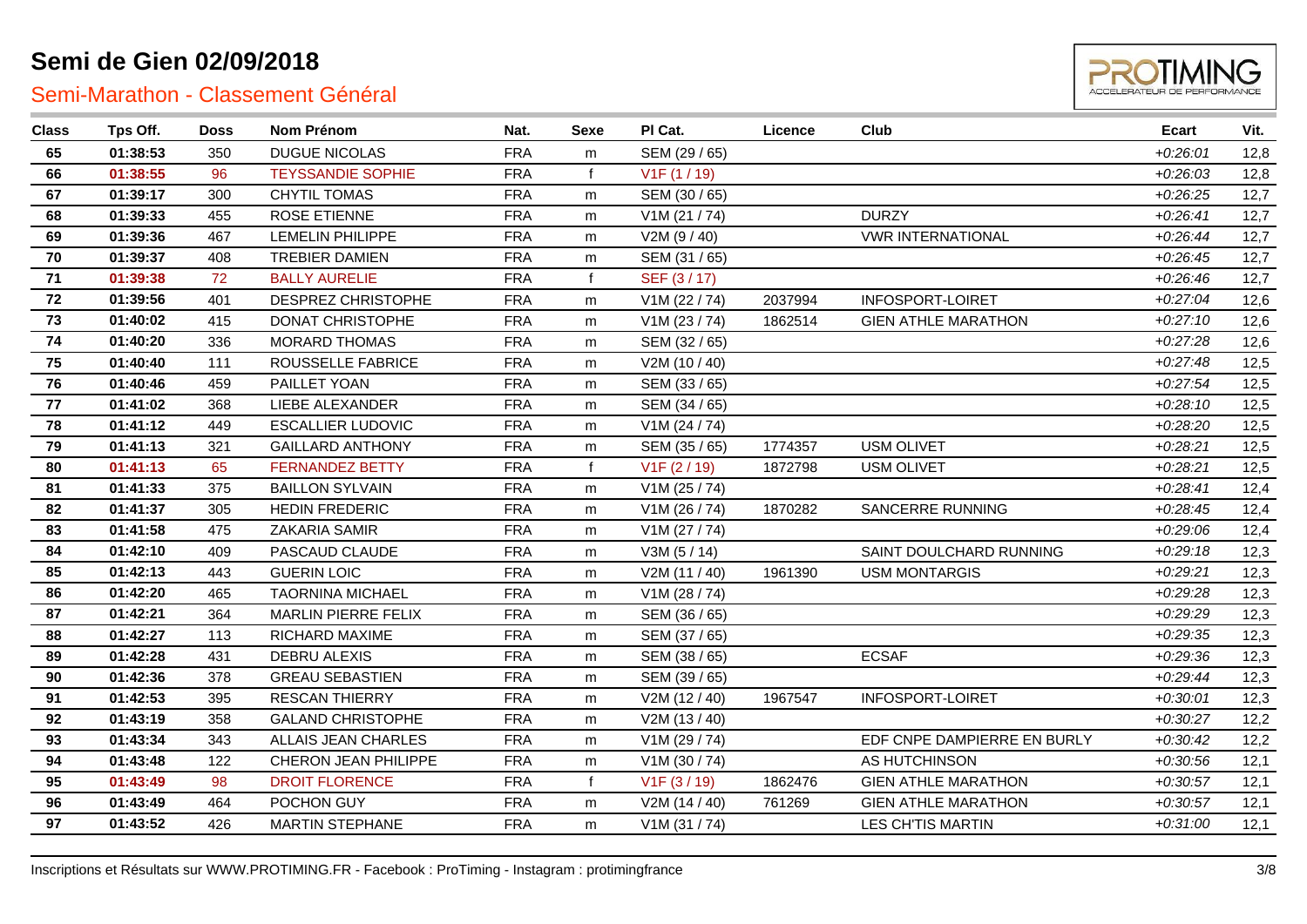

| <b>Class</b> | Tps Off. | <b>Doss</b> | Nom Prénom                   | Nat.       | Sexe | PI Cat.                   | Licence | Club                        | Ecart      | Vit. |
|--------------|----------|-------------|------------------------------|------------|------|---------------------------|---------|-----------------------------|------------|------|
| 98           | 01:43:55 | 391         | DEQUATRE SEBASTIEN           | <b>FRA</b> | m    | V1M (32 / 74)             | 1321121 | SPORT AMITIE MONTCORBON     | $+0.31.03$ | 12,1 |
| 99           | 01:44:12 | 413         | <b>NOEL ALEXIS</b>           | <b>FRA</b> | m    | SEM (40 / 65)             | 2043311 | <b>GIEN ATHLE MARATHON</b>  | $+0:31:20$ | 12,1 |
| 100          | 01:44:19 | 499         | <b>LACROIX FABRICE</b>       | <b>FRA</b> | m    | SEM (41 / 65)             |         | TEAM ENDURANCE SHOP ORLEANS | $+0:31:27$ | 12,1 |
| 101          | 01:44:22 | 340         | <b>BERTHON STEPHANE</b>      | <b>FRA</b> | m    | V1M (33 / 74)             |         | SA MICHEL CREUZOT           | $+0:31:30$ | 12,1 |
| 102          | 01:44:48 | 407         | <b>BOUDAN ERIC</b>           | <b>FRA</b> | m    | V1M (34 / 74)             |         |                             | $+0.31.56$ | 12,0 |
| 103          | 01:45:05 | 474         | <b>DESBOIS JULIEN</b>        | <b>FRA</b> | m    | SEM (42 / 65)             |         |                             | $+0.32:13$ | 12,0 |
| 104          | 01:45:08 | 379         | <b>LEROY CEDRIC</b>          | <b>FRA</b> | m    | SEM (43 / 65)             |         |                             | $+0.32:16$ | 12,0 |
| 105          | 01:45:32 | 355         | <b>BEGEAUT FREDY</b>         | <b>FRA</b> | m    | V1M (35 / 74)             |         |                             | $+0.32:40$ | 11,9 |
| 106          | 01:45:32 | 369         | <b>DELAIR BRUNO</b>          | <b>FRA</b> | m    | V2M (15 / 40)             |         |                             | $+0.32:40$ | 11,9 |
| 107          | 01:45:32 | 354         | <b>BASTIERE DAVID</b>        | <b>FRA</b> | m    | V1M (36 / 74)             |         |                             | $+0.32:40$ | 11,9 |
| 108          | 01:45:38 | 430         | <b>RUSSO MESSIAS</b>         | <b>FRA</b> | m    | V2M (16 / 40)             | 1796870 | <b>VWR INTERNATIONAL</b>    | $+0.32:46$ | 11,9 |
| 109          | 01:45:38 | 5           | <b>CHARPENTIER SANDRA</b>    | <b>FRA</b> |      | V1F(4/19)                 |         |                             | $+0.32:46$ | 11,9 |
| 110          | 01:46:02 | 451         | CHYTIL LUKAS                 | <b>FRA</b> | m    | SEM (44 / 65)             |         |                             | $+0:33:10$ | 11,9 |
| 111          | 01:46:23 | 420         | <b>BALLOT ERIC</b>           | <b>FRA</b> | m    | V1M (37 / 74)             | 337879  | <b>GIEN ATHLE MARATHON</b>  | $+0:33:31$ | 11,9 |
| 112          | 01:46:29 | 374         | MEERSCHMAN GUILLAUME         | <b>FRA</b> | m    | SEM (45 / 65)             |         |                             | $+0.33.37$ | 11,8 |
| 113          | 01:46:36 | 373         | <b>GAUTHIER FREDERIC</b>     | <b>FRA</b> | m    | V1M (38 / 74)             |         |                             | $+0.33:44$ | 11,8 |
| 114          | 01:46:46 | 406         | FONTAINE SEBASTIEN           | <b>FRA</b> | m    | V1M (39 / 74)             | 1941309 | NEVOY RUNNING               | $+0.33.54$ | 11,8 |
| 115          | 01:46:49 | 435         | <b>CSEKE JEAN CHRISTOPHE</b> | <b>FRA</b> | m    | V1M (40 / 74)             |         | <b>GIEN TRIATHLON</b>       | $+0.33.57$ | 11,8 |
| 116          | 01:46:55 | 438         | <b>GRASSIN SEBASTIEN</b>     | <b>FRA</b> | m    | V1M(41/74)                |         |                             | $+0.34.03$ | 11,8 |
| 117          | 01:47:07 | 458         | <b>BOUCHARIN STEPHANE</b>    | <b>FRA</b> | m    | V1M (42 / 74)             | 1357197 | <b>USM MONTARGIS</b>        | $+0.34:15$ | 11,8 |
| 118          | 01:47:10 | 320         | <b>DESJARDINS MARC</b>       | <b>FRA</b> | m    | V1M (43 / 74)             |         |                             | $+0:34:18$ | 11,8 |
| 119          | 01:47:21 | 463         | PY JACQUES                   | <b>FRA</b> | m    | V4M(1/2)                  | 1826771 | ASGVO                       | $+0.34.29$ | 11,7 |
| 120          | 01:47:22 | 61          | <b>LEROI ALICE</b>           | <b>FRA</b> |      | V <sub>2</sub> F (2 / 10) |         |                             | $+0.34.30$ | 11,7 |
| 121          | 01:47:36 | 348         | <b>BOUILLON JEREMY</b>       | <b>FRA</b> | m    | ESM (1/4)                 |         |                             | $+0.34:44$ | 11,7 |
| 122          | 01:47:44 | 76          | <b>BEZARD BEATRICE</b>       | <b>FRA</b> |      | V <sub>2</sub> F (3 / 10) |         |                             | $+0.34:52$ | 11,7 |
| 123          | 01:47:57 | 371         | LEGRAND JEROME               | <b>FRA</b> | m    | V1M (44 / 74)             |         |                             | $+0.35:05$ | 11,7 |
| 124          | 01:48:02 | 470         | LE NAGARD LAURENT            | <b>FRA</b> | m    | V1M (45 / 74)             |         |                             | $+0.35:10$ | 11,7 |
| 125          | 01:48:19 | 366         | <b>LAURENT RAPHAEL</b>       | <b>FRA</b> | m    | V3M (6 / 14)              |         |                             | $+0.35:27$ | 11,6 |
| 126          | 01:48:26 | 376         | <b>LOPEZ DENIS</b>           | <b>FRA</b> | m    | V2M (17 / 40)             | 1960641 | <b>INFOSPORT-LOIRET</b>     | $+0.35.34$ | 11,6 |
| 127          | 01:48:31 | 424         | <b>FIQUET LAURENT</b>        | <b>FRA</b> | m    | V2M (18 / 40)             |         | RUN FOR SEA SHEPHERD        | $+0.35.39$ | 11,6 |
| 128          | 01:48:35 | 453         | VIROLLE DOMINIQUE            | <b>FRA</b> | m    | V3M (7/14)                |         | GAZELEC CAP 45              | $+0.35:43$ | 11,6 |
| 129          | 01:49:16 | 349         | <b>BOUCHER OLIVIER</b>       | <b>FRA</b> | m    | SEM (46 / 65)             |         |                             | $+0.36:24$ | 11,5 |
| 130          | 01:49:20 | 329         | <b>RIVALIN FRANCOIS</b>      | <b>FRA</b> | m    | V1M (46 / 74)             |         | EDF CNPE DAMPIERRE EN BURLY | $+0.36:28$ | 11,5 |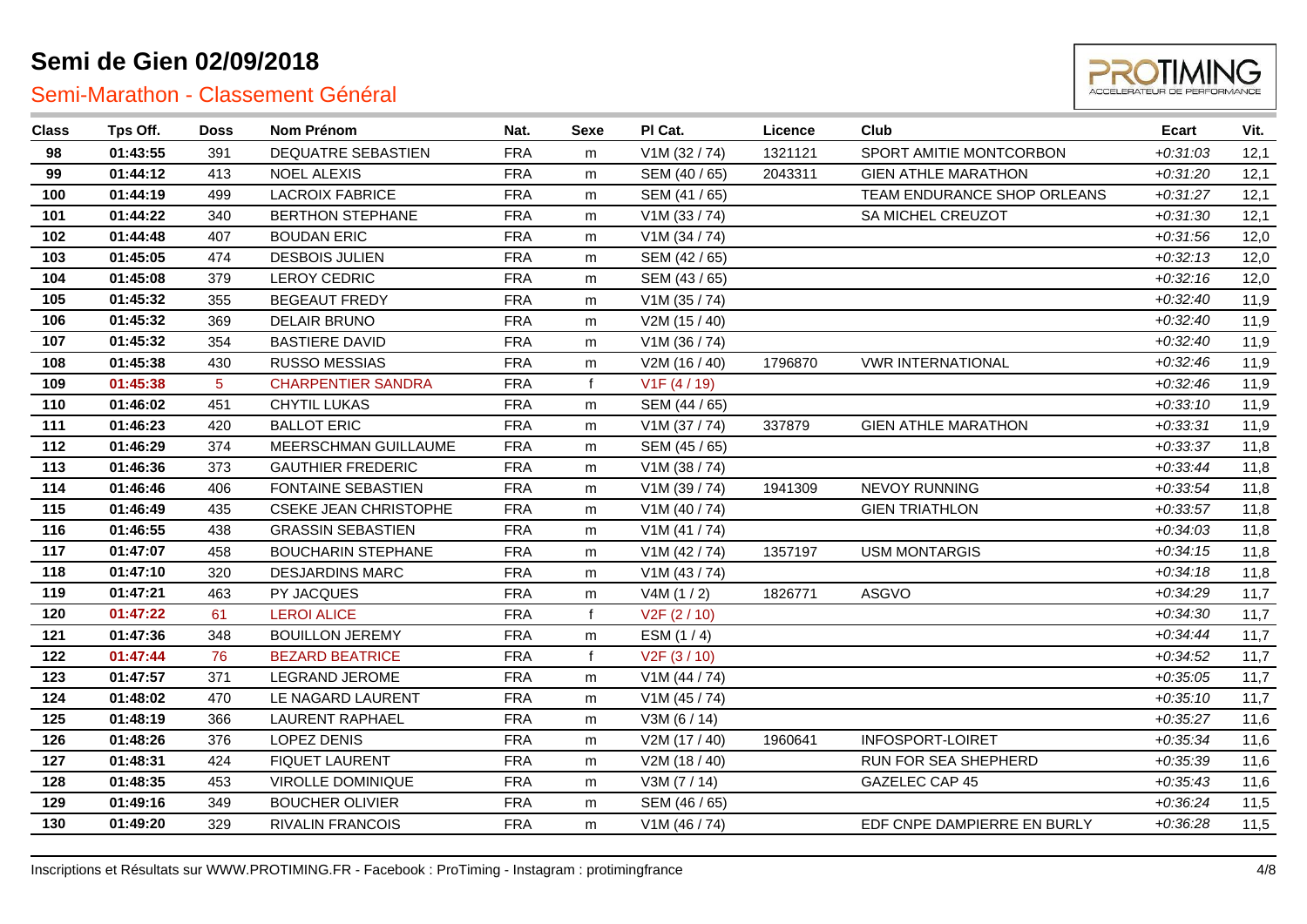

| <b>Class</b> | Tps Off. | <b>Doss</b> | Nom Prénom                     | Nat.       | <b>Sexe</b> | PI Cat.                   | Licence | Club                        | Ecart      | Vit. |
|--------------|----------|-------------|--------------------------------|------------|-------------|---------------------------|---------|-----------------------------|------------|------|
| 131          | 01:49:24 | 324         | MOENNE LOCCOZ ALAIN            | <b>FRA</b> | m           | V4M (2 / 2)               |         | SCA 2000 EVRY TRIATHLON     | $+0.36.32$ | 11,5 |
| 132          | 01:49:43 | 335         | SAUVIAC ALAIN                  | <b>FRA</b> | m           | V2M (19 / 40)             | 990261  | <b>STADE NIORTAIS</b>       | $+0.36:51$ | 11,5 |
| 133          | 01:49:51 | 400         | <b>JACQUET CHARLY</b>          | <b>FRA</b> | m           | V1M(47/74)                |         |                             | $+0.36:59$ | 11,5 |
| 134          | 01:50:12 | 328         | <b>BAYARD FRANCOIS</b>         | <b>FRA</b> | m           | V2M (20 / 40)             | 1809551 | <b>INFOSPORT-LOIRET</b>     | $+0:37:20$ | 11,4 |
| 135          | 01:50:29 | 83          | <b>LAVOINE AUDREY</b>          | <b>FRA</b> |             | SEF (4/17)                |         |                             | $+0:37:37$ | 11,4 |
| 136          | 01:50:55 | 372         | <b>AZEVEDO PATRICK</b>         | <b>FRA</b> | m           | V1M (48 / 74)             |         | AS HUTCHINSON               | $+0.38:03$ | 11,4 |
| 137          | 01:51:00 | 120         | DA SILVA ANTONIO               | <b>FRA</b> | m           | V1M (49 / 74)             |         |                             | $+0.38:08$ | 11,4 |
| 138          | 01:51:03 | 419         | LABBE PHILIPPE                 | <b>FRA</b> | m           | V2M (21 / 40)             | 1762987 | <b>GIEN ATHLE MARATHON</b>  | $+0.38:11$ | 11,4 |
| 139          | 01:51:05 | 322         | <b>VOILLOT THIERRY</b>         | <b>FRA</b> | m           | V1M (50 / 74)             | 2019975 | <b>SEPAB</b>                | $+0.38:13$ | 11,3 |
| 140          | 01:51:17 | 404         | <b>GARNIER FRANCIS</b>         | <b>FRA</b> | m           | V2M (22 / 40)             |         |                             | $+0.38:25$ | 11,3 |
| 141          | 01:51:23 | 418         | <b>CORJON MICHEL</b>           | <b>FRA</b> | m           | V3M (8 / 14)              | 1283613 | <b>GIEN ATHLE MARATHON</b>  | $+0.38.31$ | 11,3 |
| 142          | 01:51:29 | 332         | SIMEON ARNAUD                  | <b>FRA</b> | m           | SEM (47 / 65)             |         |                             | $+0.38.37$ | 11,3 |
| 143          | 01:51:39 | 59          | <b>CHYTIL JOANA</b>            | <b>FRA</b> | f           | SEF (5/17)                |         |                             | $+0.38:47$ | 11,3 |
| 144          | 01:51:45 | 331         | SIMEON STEPHANE                | <b>FRA</b> | m           | V1M(51/74)                |         |                             | $+0.38.53$ | 11,3 |
| 145          | 01:51:49 | 402         | XIONG ZONG                     | <b>FRA</b> | m           | SEM (48 / 65)             |         |                             | $+0.38:57$ | 11,3 |
| 146          | 01:52:00 | 434         | <b>BAHUAUD XAVIER</b>          | <b>FRA</b> | m           | V1M (52 / 74)             | T303737 |                             | $+0.39:08$ | 11,3 |
| 147          | 01:52:01 | 306         | <b>MERCIER FRANCIS</b>         | <b>FRA</b> | m           | V1M (53 / 74)             | 1874250 | <b>US COSNE</b>             | $+0.39:09$ | 11,3 |
| 148          | 01:52:07 | 388         | <b>SALIN FREDERIC</b>          | <b>FRA</b> | m           | V1M(54/74)                |         |                             | $+0.39:15$ | 11,2 |
| 149          | 01:52:25 | 95          | <b>KHOUHLI FATHIA</b>          | <b>FRA</b> |             | V2F(4/10)                 | 1650309 | US BERRY ATHLETISME         | $+0.39.33$ | 11,2 |
| 150          | 01:52:35 | 351         | <b>BRUYAS JULIEN</b>           | <b>FRA</b> | m           | SEM (49 / 65)             |         |                             | $+0.39:43$ | 11,2 |
| 151          | 01:52:53 | 74          | <b>FAL FAL</b>                 | <b>FRA</b> |             | SEF (6 / 17)              |         |                             | $+0:40:01$ | 11,2 |
| 152          | 01:53:18 | 477         | <b>CAMUS OLIVIA</b>            | <b>FRA</b> | f           | SEF (7/17)                |         |                             | $+0.40:26$ | 11,1 |
| 153          | 01:53:40 | 302         | <b>BRANGER MARC</b>            | <b>FRA</b> | m           | V2M (23 / 40)             |         |                             | $+0.40:48$ | 11,1 |
| 154          | 01:53:40 | 429         | <b>MERLOT DENIS</b>            | <b>FRA</b> | m           | V1M(55/74)                |         | <b>VWR INTERNATIONAL</b>    | $+0.40:48$ | 11,1 |
| 155          | 01:53:43 | 416         | <b>ALLARD CYRILE</b>           | <b>FRA</b> | m           | V1M (56 / 74)             | 1865299 | <b>GIEN ATHLE MARATHON</b>  | $+0:40:51$ | 11,1 |
| 156          | 01:53:44 | 70          | <b>GAUDRIAULT MARIE HELENE</b> | <b>FRA</b> |             | V <sub>2</sub> F (5 / 10) | 1756648 | <b>STADE NIORTAIS</b>       | $+0.40:52$ | 11,1 |
| 157          | 01:53:50 | 106         | <b>VINCENT SERGE</b>           | <b>FRA</b> | m           | V2M (24 / 40)             |         |                             | $+0.40.58$ | 11,1 |
| 158          | 01:53:57 | 384         | <b>BOLAJUZON FREDERIC</b>      | <b>FRA</b> | m           | V1M (57 / 74)             |         | EDF CNPE DAMPIERRE EN BURLY | $+0.41:05$ | 11,1 |
| 159          | 01:54:08 | 64          | <b>BONNET EMILIE</b>           | <b>FRA</b> | f           | V1F(5/19)                 |         | LES RUNNERS VIENNOIS        | $+0.41:16$ | 11,0 |
| 160          | 01:54:14 | 394         | <b>BEAUCHAIS GUILLAUME</b>     | <b>FRA</b> | m           | V1M (58 / 74)             |         |                             | $+0:41:22$ | 11,0 |
| 161          | 01:54:36 | 102         | <b>ROBLIN HADRIEN</b>          | <b>FRA</b> | m           | SEM (50 / 65)             |         | AS PIERRE FABRE             | $+0.41:44$ | 11,0 |
| 162          | 01:54:53 | 437         | <b>BAUDOUIN STEPHANE</b>       | <b>FRA</b> | m           | V1M (59 / 74)             |         |                             | $+0:42:01$ | 11,0 |
| 163          | 01:55:10 | 345         | <b>GITTON PASCAL</b>           | <b>FRA</b> | m           | V3M (9/14)                | 1759495 | <b>GIEN ATHLE MARATHON</b>  | $+0:42:18$ | 10,9 |
|              |          |             |                                |            |             |                           |         |                             |            |      |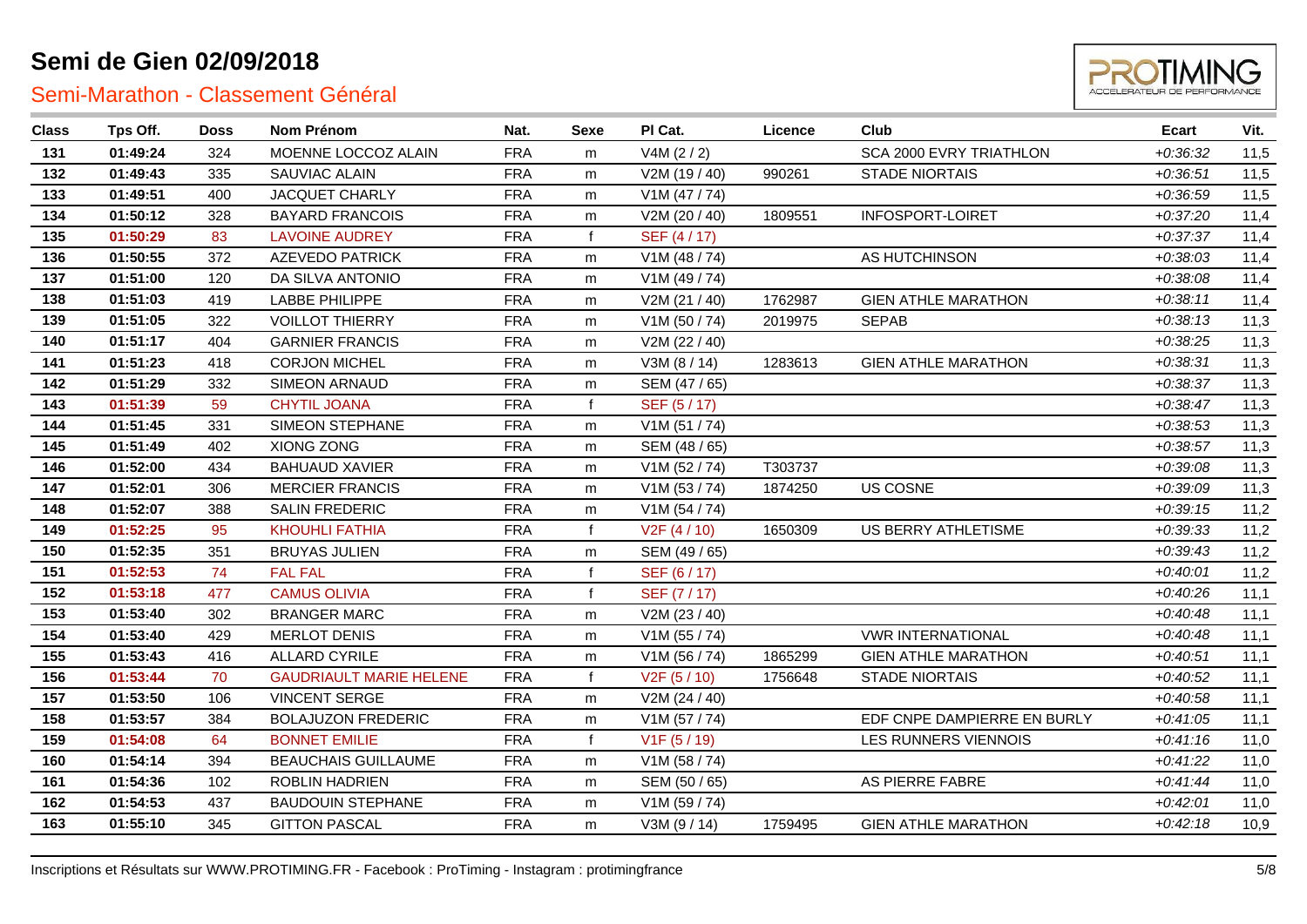

| <b>Class</b> | Tps Off. | <b>Doss</b>    | Nom Prénom                 | Nat.       | Sexe         | PI Cat.                   | Licence | Club                        | Ecart      | Vit. |
|--------------|----------|----------------|----------------------------|------------|--------------|---------------------------|---------|-----------------------------|------------|------|
| 164          | 01:55:25 | 85             | NICOLET NATHALIE           | <b>FRA</b> | f            | V <sub>1</sub> F (6 / 19) | 2037141 | <b>GIEN ATHLE MARATHON</b>  | $+0.42.33$ | 10,9 |
| 165          | 01:55:25 | 497            | <b>DURAND YANN</b>         | <b>FRA</b> | m            | V1M (60 / 74)             |         | <b>JOHN DEENE</b>           | $+0.42.33$ | 10,9 |
| 166          | 01:55:26 | 496            | <b>AGUENIER NICOLAS</b>    | <b>FRA</b> | m            | SEM (51 / 65)             |         |                             | $+0.42.34$ | 10,9 |
| 167          | 01:55:36 | 425            | <b>BRENNE SEBASTIEN</b>    | <b>FRA</b> | m            | SEM (52 / 65)             |         |                             | $+0:42:44$ | 10,9 |
| 168          | 01:55:47 | 346            | <b>BEAUMARIE JULIEN</b>    | <b>FRA</b> | m            | SEM (53 / 65)             |         |                             | $+0.42:55$ | 10,9 |
| 169          | 01:55:47 | 115            | DELANGRE VALENTIN          | <b>FRA</b> | m            | ESM $(2/4)$               |         |                             | $+0.42:55$ | 10,9 |
| 170          | 01:55:52 | 110            | <b>DEVIN FRANCK</b>        | <b>FRA</b> | m            | V1M(61/74)                |         |                             | $+0.43:00$ | 10,9 |
| 171          | 01:55:56 | 93             | PLANCHON ANNE LAURE        | <b>FRA</b> | $\mathbf{f}$ | SEF (8/17)                |         |                             | $+0.43.04$ | 10,9 |
| 172          | 01:56:00 | 319            | <b>BOTTERO PHILIPPE</b>    | <b>FRA</b> | m            | V2M (25 / 40)             |         |                             | $+0.43.08$ | 10,9 |
| 173          | 01:56:03 | 301            | SOLER BAPTISTE             | <b>FRA</b> | m            | ESM $(3/4)$               |         |                             | $+0.43:11$ | 10,9 |
| 174          | 01:56:04 | 78             | <b>NAQUIN EMILIE</b>       | <b>FRA</b> | $\mathbf{f}$ | SEF (9/17)                |         |                             | $+0:43:12$ | 10,9 |
| 175          | 01:56:04 | 116            | AMIMI RICHARD              | <b>FRA</b> | m            | V1M (62 / 74)             |         |                             | $+0:43:12$ | 10,9 |
| 176          | 01:56:10 | 393            | RAIGNEAU FRANCK            | <b>FRA</b> | m            | V1M(63/74)                |         |                             | $+0.43:18$ | 10,8 |
| 177          | 01:56:18 | 307            | MARMORAT JEAN LUC          | <b>FRA</b> | m            | V2M (26 / 40)             | T239402 |                             | $+0.43.26$ | 10,8 |
| 178          | 01:56:21 | 493            | <b>FERRAND MICHEL</b>      | <b>FRA</b> | m            | V3M (10 / 14)             |         |                             | $+0.43.29$ | 10,8 |
| 179          | 01:56:23 | 359            | LE FLEM CHARLES            | <b>FRA</b> | m            | SEM (54 / 65)             |         | EDF CNPE DAMPIERRE EN BURLY | $+0:43:31$ | 10,8 |
| 180          | 01:56:32 | 365            | <b>TOBLER DAVID</b>        | <b>FRA</b> | m            | V2M (27 / 40)             | 1678496 | SANCERRE RUNNING            | $+0.43:40$ | 10,8 |
| 181          | 01:56:47 | 338            | ESNAULT LUDOVIC            | <b>FRA</b> | m            | SEM (55 / 65)             |         |                             | $+0.43.55$ | 10,8 |
| 182          | 01:57:17 | 377            | <b>MARECHAL EMMANUEL</b>   | <b>FRA</b> | m            | V2M (28 / 40)             |         |                             | $+0:44:25$ | 10,7 |
| 183          | 01:57:20 | 3              | <b>BARGIN LUDIVINE</b>     | <b>FRA</b> | $\mathbf f$  | SEF (10 / 17)             | 1357838 | <b>GIEN ATHLE MARATHON</b>  | $+0.44.28$ | 10,7 |
| 184          | 01:57:25 | 90             | <b>RUBLON CHRISTINE</b>    | <b>FRA</b> | $\mathbf{f}$ | V <sub>2</sub> F (6 / 10) | 1054126 | <b>GIEN ATHLE MARATHON</b>  | $+0.44.33$ | 10,7 |
| 185          | 01:57:38 | $\mathbf{1}$   | LEFEVRE CELINE             | <b>FRA</b> | $\mathsf{f}$ | V1F (7 / 19)              | 1295595 | NEVOY RUNNING               | $+0.44:46$ | 10,7 |
| 186          | 01:57:38 | $\overline{2}$ | <b>BONNARD SOLENNE</b>     | <b>FRA</b> | f            | SEF (11 / 17)             |         |                             | $+0:44:46$ | 10,7 |
| 187          | 01:57:59 | 310            | <b>LITWIN LOIC</b>         | <b>FRA</b> | m            | SEM (56 / 65)             |         | <b>LES RUNNERS VIENNOIS</b> | $+0.45:07$ | 10,7 |
| 188          | 01:58:17 | 330            | <b>VEREZ JEREMY</b>        | <b>FRA</b> | m            | SEM (57 / 65)             |         | EDF CNPE DAMPIERRE EN BURLY | $+0.45.25$ | 10,7 |
| 189          | 01:58:21 | 62             | <b>BLANCHARD AURELIE</b>   | <b>FRA</b> | f            | V <sub>1</sub> F (8 / 19) |         | <b>LCO RUNNING MARDIE</b>   | $+0.45.29$ | 10,6 |
| 190          | 01:58:29 | 80             | <b>BRENELIERE VIRGINIE</b> | <b>FRA</b> | $\mathbf f$  | SEF (12/17)               |         |                             | $+0.45.37$ | 10,6 |
| 191          | 01:58:32 | 67             | <b>JOUSSELIN LUISA</b>     | <b>FRA</b> | $\mathbf{f}$ | V1F(9/19)                 |         |                             | $+0:45:40$ | 10,6 |
| 192          | 01:58:39 | 309            | <b>BLONDEL LAURENT</b>     | <b>FRA</b> | m            | V2M (29 / 40)             |         |                             | $+0.45:47$ | 10,6 |
| 193          | 01:58:40 | 446            | <b>GUILLEMINOT FLORENT</b> | <b>FRA</b> | m            | V1M (64 / 74)             |         |                             | $+0.45:48$ | 10,6 |
| 194          | 01:58:57 | 387            | BEURIENNE LAURENT          | <b>FRA</b> | m            | V1M(65/74)                |         |                             | $+0.46:05$ | 10,6 |
| 195          | 01:59:06 | 88             | <b>VILLAIN ROSEMONDE</b>   | <b>FRA</b> | $\mathbf{f}$ | V3F(1/1)                  | 1434594 | <b>GIEN ATHLE MARATHON</b>  | $+0.46:14$ | 10,6 |
| 196          | 01:59:23 | 314            | <b>CHMIELOWIEC ERIC</b>    | <b>FRA</b> | m            | V1M(66/74)                |         |                             | $+0.46.31$ | 10,6 |
|              |          |                |                            |            |              |                           |         |                             |            |      |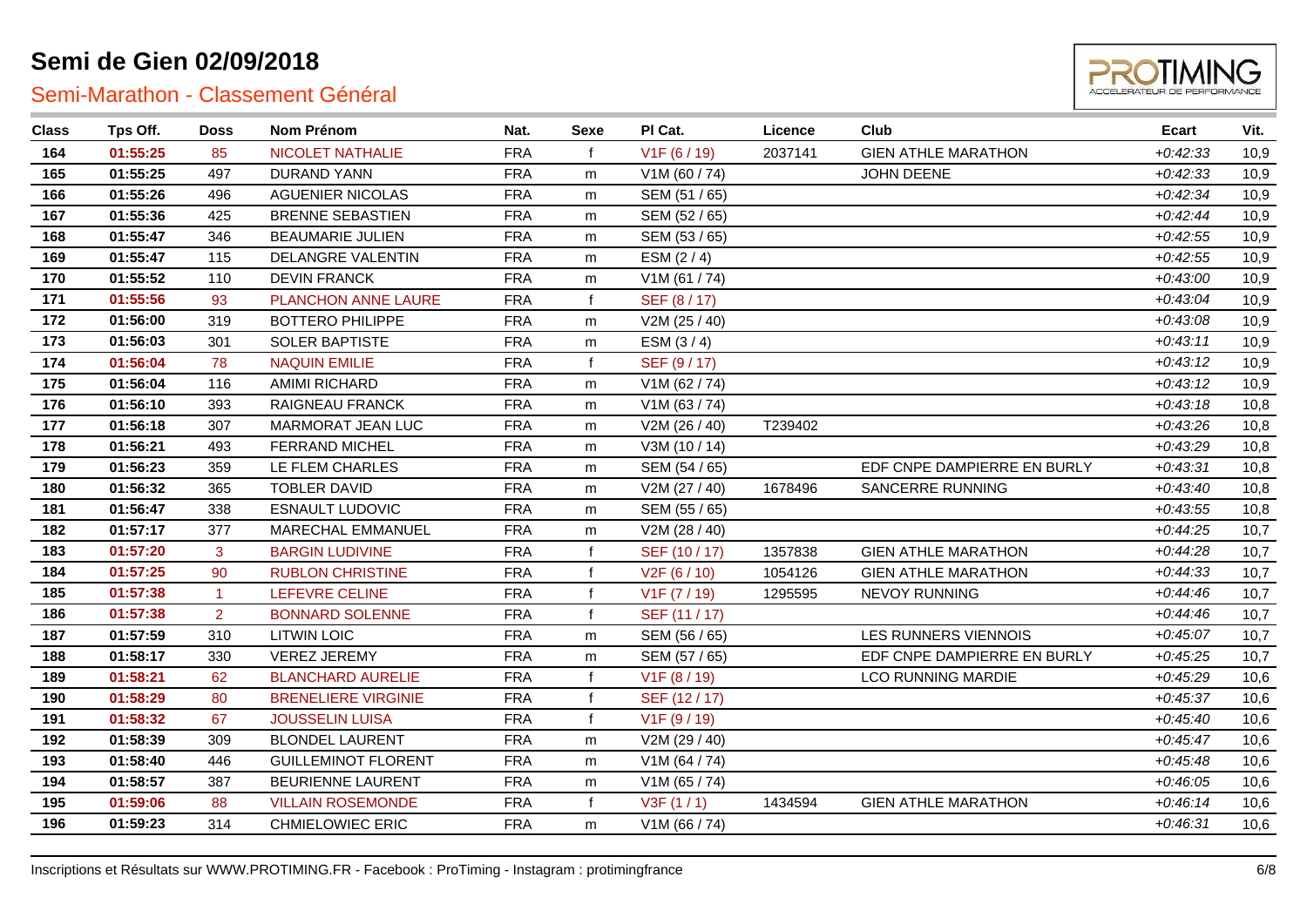

| <b>Class</b> | Tps Off. | <b>Doss</b>    | Nom Prénom                   | Nat.       | Sexe         | PI Cat.       | Licence | Club                       | Ecart      | Vit. |
|--------------|----------|----------------|------------------------------|------------|--------------|---------------|---------|----------------------------|------------|------|
| 197          | 01:59:31 | 432            | DORE CEDRIC                  | <b>FRA</b> | m            | SEM (58 / 65) |         |                            | $+0.46.39$ | 10,5 |
| 198          | 01:59:43 | 315            | <b>GUETTE WILFRID</b>        | <b>FRA</b> | m            | V2M (30 / 40) |         |                            | $+0.46:51$ | 10,5 |
| 199          | 01:59:43 | 299            | MARTELET MICKAEL             | <b>FRA</b> | m            | SEM (59 / 65) |         |                            | $+0.46:51$ | 10,5 |
| 200          | 01:59:49 | 468            | <b>SUEUR LAURENT</b>         | <b>FRA</b> | m            | V2M (31 / 40) | 1209818 | <b>NEVOY RUNNING</b>       | $+0.46:57$ | 10,5 |
| 201          | 01:59:50 | 441            | <b>GASPARO SYLVAIN</b>       | <b>FRA</b> | m            | SEM (60 / 65) |         |                            | $+0.46.58$ | 10,5 |
| 202          | 02:00:10 | 89             | <b>HABAY ISABELLE</b>        | <b>FRA</b> | f            | V1F (10 / 19) |         | <b>VWR INTERNATIONAL</b>   | $+0.47:18$ | 10,5 |
| 203          | 02:00:11 | 417            | <b>BERTON ROGER</b>          | <b>FRA</b> | m            | V2M (32 / 40) | 1519598 | <b>GIEN ATHLE MARATHON</b> | $+0.47:19$ | 10,5 |
| 204          | 02:00:11 | 57             | RAZAKAZAFY NATHALIE          | <b>FRA</b> | $\mathbf{f}$ | V1F (11 / 19) |         |                            | $+0:47:19$ | 10,5 |
| 205          | 02:00:45 | 457            | <b>DELAS CEDRIC</b>          | <b>FRA</b> | m            | V1M (67 / 74) |         |                            | $+0.47.53$ | 10,4 |
| 206          | 02:02:13 | 357            | NIRAT SEBASTIEN              | <b>FRA</b> | m            | V1M (68 / 74) |         | LES RUNNERS VIENNOIS       | $+0.49:21$ | 10,3 |
| 207          | 02:02:35 | 84             | <b>DURAND ISABELLE</b>       | <b>FRA</b> | $\mathbf{f}$ | V2F (7 / 10)  | 1650851 | <b>GIEN ATHLE MARATHON</b> | $+0.49:43$ | 10,3 |
| 208          | 02:02:35 | 119            | <b>BROSSE SEBASTIEN</b>      | <b>FRA</b> | m            | V1M (69 / 74) |         |                            | $+0.49:43$ | 10,3 |
| 209          | 02:03:06 | 339            | <b>KRAFFT DOMINIQUE</b>      | <b>FRA</b> | m            | V2M (33 / 40) | 1238271 | <b>US JOIGNY</b>           | $+0.50:14$ | 10,2 |
| 210          | 02:03:18 | 361            | LE FLOCH PAUL                | <b>FRA</b> | m            | ESM $(4/4)$   |         |                            | $+0.50:26$ | 10,2 |
| 211          | 02:03:33 | 399            | THIBAULT ERIC                | <b>FRA</b> | m            | V1M (70 / 74) | 2020119 | <b>GIEN ATHLE MARATHON</b> | $+0.50:41$ | 10,2 |
| 212          | 02:03:44 | 63             | <b>DUBEROS ASTRID</b>        | <b>FRA</b> |              | SEF (13/17)   |         |                            | $+0.50.52$ | 10,2 |
| 213          | 02:03:45 | 86             | <b>EVEZARD HELENE</b>        | <b>FRA</b> |              | V1F (12 / 19) | 1683531 | <b>GIEN ATHLE MARATHON</b> | $+0.50.53$ | 10,2 |
| 214          | 02:03:45 | 103            | <b>DELISME PHILIPPE</b>      | <b>FRA</b> | m            | V1M (71 / 74) |         |                            | $+0.50.53$ | 10,2 |
| 215          | 02:04:04 | 99             | <b>POCHON BRIGITTE</b>       | <b>FRA</b> |              | V2F(8/10)     | 1681723 | <b>GIEN ATHLE MARATHON</b> | $+0.51:12$ | 10,2 |
| 216          | 02:04:37 | 450            | <b>BACH MANUEL</b>           | <b>FRA</b> | m            | SEM (61 / 65) |         |                            | $+0.51:45$ | 10,1 |
| 217          | 02:05:02 | 117            | <b>COLAS JEAN CLAUDE</b>     | <b>FRA</b> | m            | V3M (11 / 14) |         | <b>CSC TENNIS BRIARE</b>   | $+0.52:10$ | 10,1 |
| 218          | 02:05:39 | 81             | <b>AUSSEUR CHARLOTTE</b>     | <b>FRA</b> |              | SEF (14 / 17) |         |                            | $+0.52:47$ | 10,0 |
| 219          | 02:05:51 | 397            | <b>FONTAINE SERGE</b>        | <b>FRA</b> | m            | V3M (12 / 14) | 697680  | <b>AS NANDY</b>            | $+0.52.59$ | 10,0 |
| 220          | 02:06:45 | 440            | <b>REGNIER CEDRIC</b>        | <b>FRA</b> | m            | V1M (72 / 74) |         |                            | $+0.53.53$ | 9,9  |
| 221          | 02:08:26 | 91             | <b>BONVALET FREDERIQUE</b>   | <b>FRA</b> |              | SEF (15 / 17) |         | THIBAULT RENOV'            | $+0.55.34$ | 9,8  |
| 222          | 02:09:16 | 421            | <b>BELLIN MARC</b>           | <b>FRA</b> | m            | V2M (34 / 40) | 1216147 | <b>GIEN ATHLE MARATHON</b> | $+0.56:24$ | 9,7  |
| 223          | 02:09:23 | 73             | <b>SAUTRON CATHERINE</b>     | <b>FRA</b> | $\mathbf f$  | V1F (13 / 19) |         |                            | $+0.56.31$ | 9,7  |
| 224          | 02:09:23 | 411            | <b>BRUN OLIVIER</b>          | <b>FRA</b> | m            | V2M (35 / 40) | 1295498 | <b>GIEN ATHLE MARATHON</b> | $+0.56.31$ | 9,7  |
| 225          | 02:09:49 | 100            | <b>SIDOLI STEPHANIE</b>      | <b>FRA</b> |              | V1F (14 / 19) |         |                            | $+0.56:57$ | 9,7  |
| 226          | 02:10:08 | $\overline{4}$ | <b>SIMON OLIVIA</b>          | <b>FRA</b> | $\mathbf{f}$ | SEF (16 / 17) | 1798993 | ANAT                       | $+0.57:16$ | 9,7  |
| 227          | 02:10:15 | 303            | <b>BOUARD JEAN MICHEL</b>    | <b>FRA</b> | m            | V2M (36 / 40) |         | <b>BJC 18</b>              | $+0.57.23$ | 9,7  |
| 228          | 02:10:24 | 297            | <b>LEGAVRE NICOLAS</b>       | <b>FRA</b> | m            | V1M (73 / 74) |         | <b>AUTOUR DES WILLIAMS</b> | $+0.57.32$ | 9,7  |
| 229          | 02:11:37 | 466            | <b>COLLIGNON JEAN PIERRE</b> | <b>FRA</b> | m            | V3M (13 / 14) |         |                            | $+0.58:45$ | 9,6  |
|              |          |                |                              |            |              |               |         |                            |            |      |